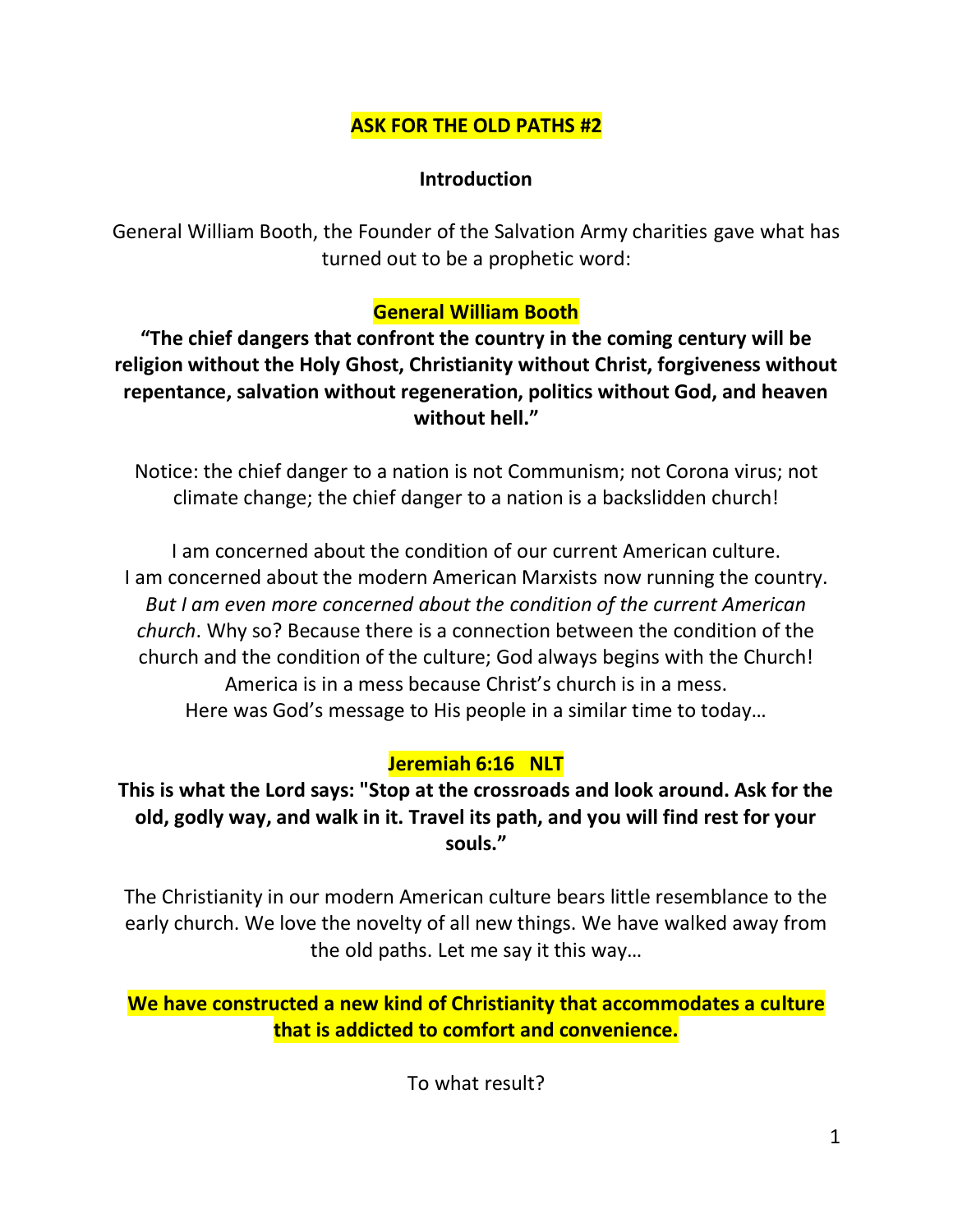Our pews are packed with unsaved people. Our pulpits are packed with pantywaist pastors. But there is a way we can win; we can still prevail if we repent and ask for the old paths.

### **Theme**

**We have to deconstruct the convenient Christianity of our modern American church culture and return to our roots--radical obedience to Christ.**

What does it mean to 'deconstruct'?

### **Deconstruct**

**To expose or dismantle the existing structure in a system or organization. Collins English Dictionary** 

### **Deconstruct**

# **To break something down into its separate parts in order to understand its meaning, especially when this is different from how it was previously understood Cambridge English Dictionary**

We have to deconstruct the Americanized version of Christianity that is so different from how Christianity was previously understood. We have to ask for the old paths. Tonight I want to talk about how to return to an old path that I am calling…

**I. "An Inconvenient Christianity"**

### **A. A Prophetic Picture of the American Church**

1. We are standing at the spiritual crossroads of 2 kinds of Christianity: the old path of inconvenient Christianity and the new path of convenient Christianity.

2. So which kind of Christianity is biblical: Convenient or Inconvenient?

# **Convenient**

**Fitting in well with a person's needs, activities, and plans Inconvenient Causing trouble, difficulties, or discomfort**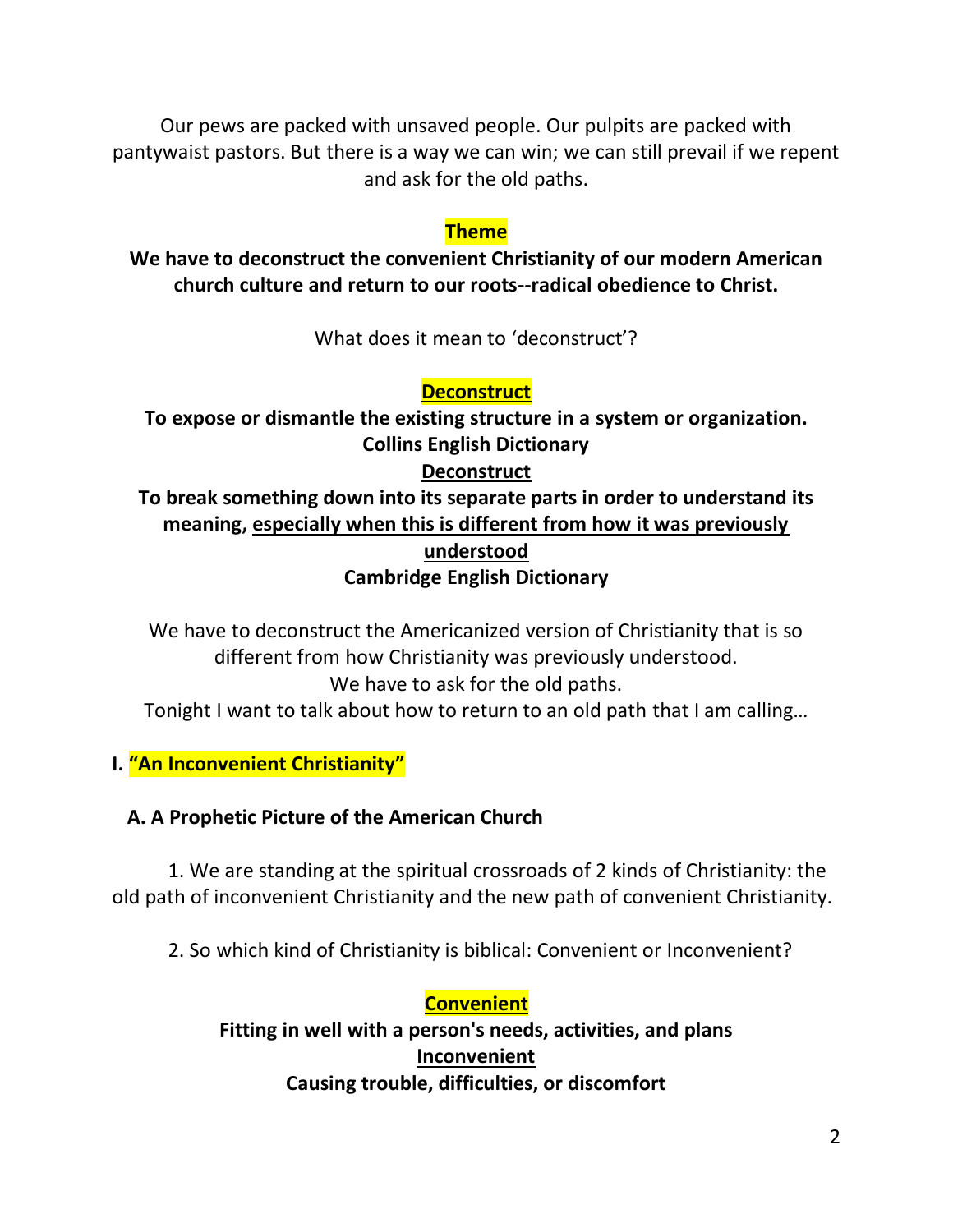3. Current American Christianity is convenient Christianity; it fits in well with your felt needs; it doesn't interfere with your plans or what you want to do.

4. Convenient Christianity is constructed to coddle and accommodate counterfeit Christians who are filling our pews by the millions.

5. Many mega-churches pursue popularity with pulpit ministries that focus on felt-needs and avoid preaching on politics.

a. The acknowledged 'father' of the seeker-friendly church movement is Bill Hybels who build Willow Creek Community Church to a membership of 25,000. In 1979, he apologized for his approach…

### **Pastor Bill Hybels**

**"The seeker-friendly church produces numbers, but not disciples."**

b. Charles Spurgeon, the great 'Prince of Preachers', once said..

### **Charles Spurgeon**

# **The very church the world likes best is sure to be the one God abhors most.**

6. This is why we need to be…

### **B. Asking for the Old Paths of an Inconvenient Christianity**

1. The best description I've seen of the current Christian culture in America isn't from a preacher or pastor; but comes from Matt Walsh, a conservative talk show commentator on the Daily Wire. The talk was entitled…

### **Matt Walsh**

# **If you find it easy to be a Christian you probably aren't one.**

2. This statement contains a sermon in itself; it confronts the convenient Christianity of all the counterfeit Christians sitting in our churches today.

# **Matt Walsh**

**Over 80 percent of the people in this country claim to be Christian, but how many, in the end, will find out the hard way that their claims were false?**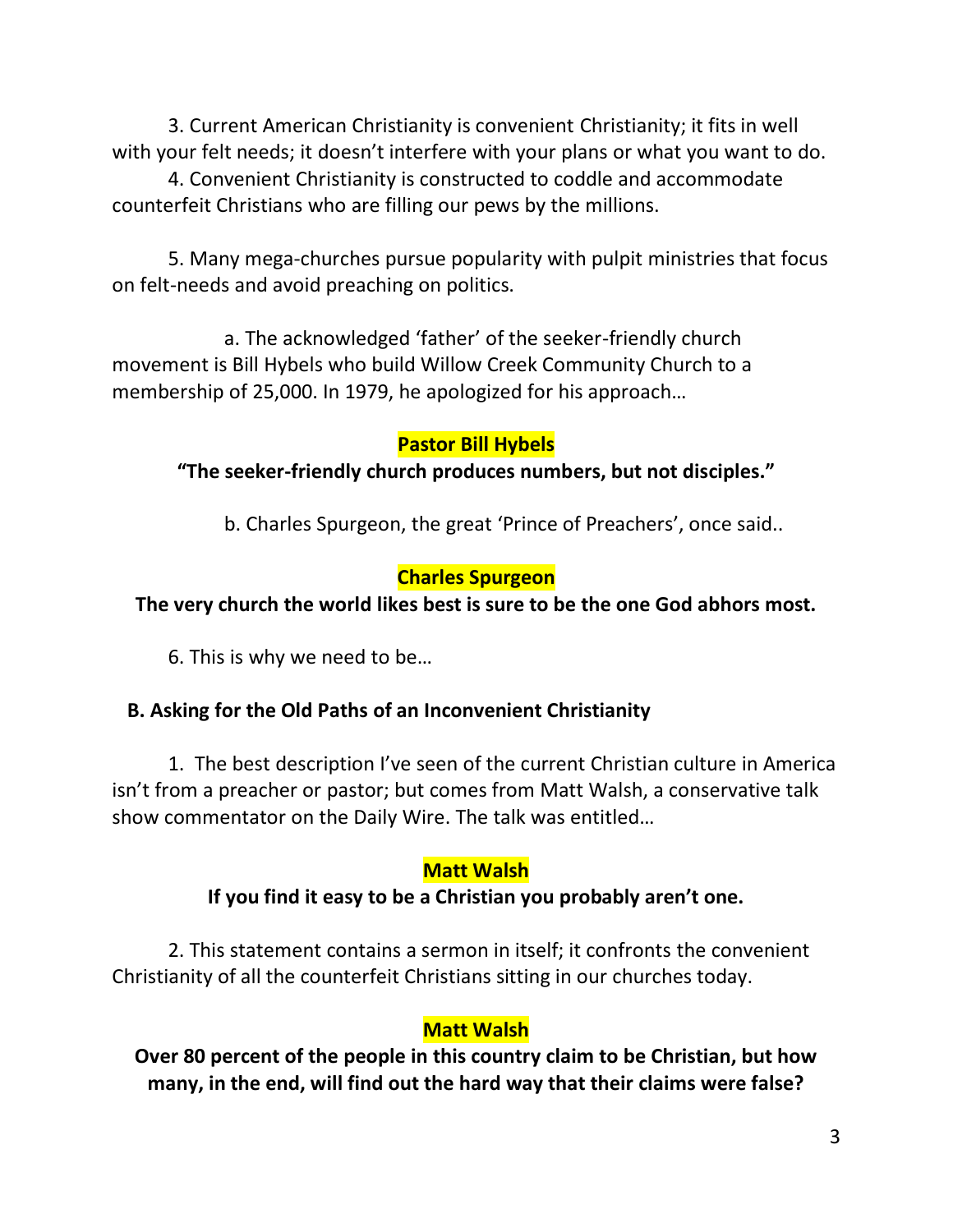**Our culture seems perfectly designed to lead us into this sort of false faith, primarily for two reasons**:

#### **Matt Walsh**

**First, it's dangerously easy to be considered 'Christian' by popular standards because, according to those standards, the faith is nothing more than a collection of vague and friendly sentiments.**

**And we know that a man is quite apt to believe that he is whatever the world considers him. If the world looks at the Jesus fish on his bumper, the Bible quote in his Twitter profile, the Christmas lights on his house in December, and says, "There's a Christian," then, as far as he's concerned, he must be one. The world is fooled. He is fooled. God is not.**

### **Matt Walsh**

**Second, our culture is hostile to the authentic Christianity. Being superficially Christian in America can profit you immensely (see Joel Osteen, etc.), but a true faith may cost you. Occasionally it may cost you severely, as is the case with business owners who've lost their livelihood for refusing to take part in gay weddings.**

### **Matt Walsh**

**The danger comes when we lose sight of how luxurious our situation is, particularly compared to how Christians elsewhere in the world and throughout history have fared. If we delude ourselves on this point, we may think that our religious convictions have somehow been tested and proven just because a guy we knew in high school unfriends us for posting spiritual memes on Facebook.**

3. Up to now, it's been pretty easy to call ourselves Christian because we have never had any real persecution. Now that it's come we will begin to a separation between the 'Convenient' and 'Inconvenient' Christianity.

4. The current climate of 'Convenient Christianity' has created 3 conditions that explain why the Church has very little cultural impact:

#### **II. The 3 Marks of Convenient Christianity**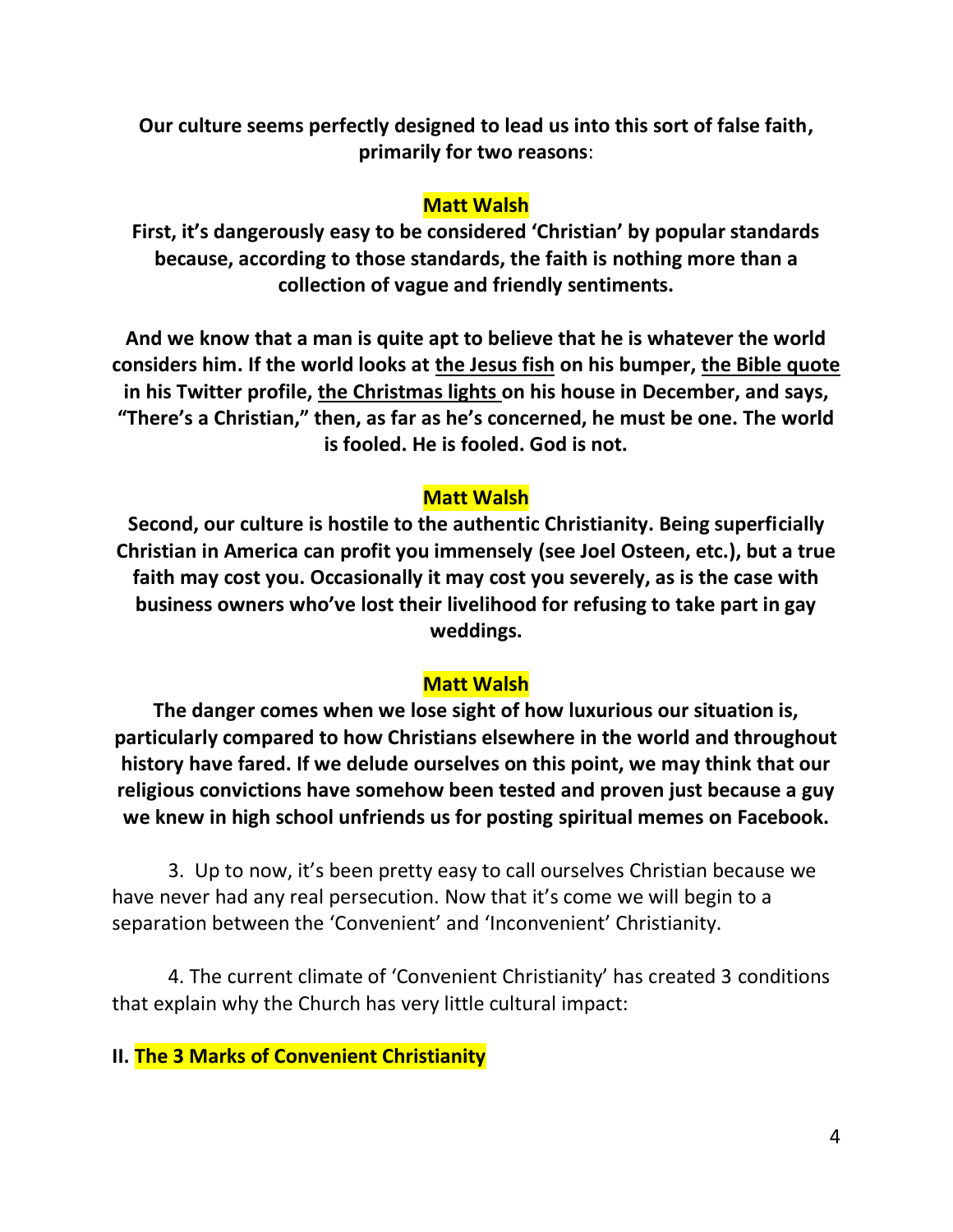# **Counterfeit Christianity Casual Christianity Crossless Christianity**

### **A. The Problem of Counterfeit Christianity**

1. A counterfeit is an imitation of something valuable or genuine; it looks like the real thing but it's not.

# **Bishop J.C. Ryle**

**There is a common, worldly kind of Christianity today that many have, and think they have enough—a cheap Christianity which offends nobody and requires no sacrifice—which costs nothing and is worth nothing.**

2. A counterfeit Christian calls Jesus 'Lord' but does not do what He says.

# **Luke 6:46 NLT**

**So why do you keep calling me 'Lord, Lord!' when you don't do what I say?**

### **David Platt**

**"Clearly, people who merely profess to believe in Jesus are not assured eternity in heaven. On the contrary, only those who obey Jesus will enter His Kingdom."**

# **David Platt**

**"Jesus is not saying that our works are the basis for our salvation. But in our rush to defend grace, we cannot overlook the obvious in what Jesus is saying here…only those who are obedient to the words of Christ will enter the Kingdom of Christ."**

3. Counterfeit Christians are hearers of the word, not doers of the word; they are self-deceived; they have what the fathers called a 'false peace'. Jesus addressed them at the end of His Sermon on the Mount, telling us there are many of them!

a. He said many would enter the broad gate and follow the broad way that leads to destruction.

b. Then He said many would be lost who thought they were found.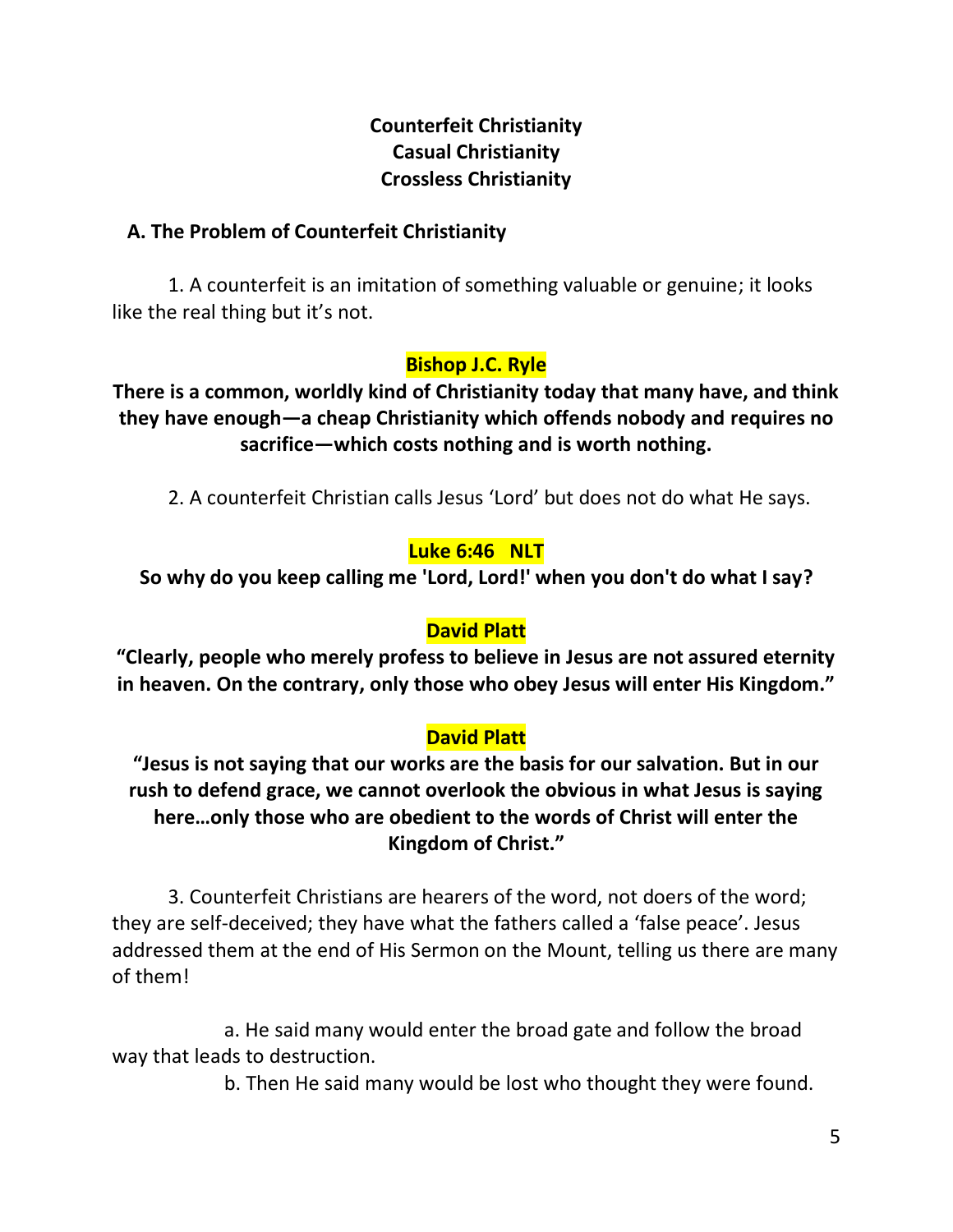#### **Matthew 7:21-23**

**"Not everyone who says to Me, 'Lord, Lord,' shall enter the kingdom of heaven, but he who does the will of My Father in heaven. Many will say to Me in that day, 'Lord, Lord, have we not prophesied in Your name, cast out demons in Your name, and done many wonders in Your name?' And then I will declare to them, 'I never knew you; depart from Me, you who practice lawlessness!'** 

4. Counterfeit Christians think they can compartmentalize their faith and live 2 lives; but no…

# **The Biblical Illustrator (Luke 6:46)**

**A saving religion is not that which is up in the air, but that which plants its sacred feet on the solid earth of daily life. Such a religion is exceedingly difficult, and there is one power alone which can accomplish it in us. It is the power of God.**

### **B. A Casual Christianity**

1. The last election revealed that there are millions of 'casual Christians' in America.

#### **Casual**

#### **Relaxed and unconcerned**

2. Casual Christians sit on the sidelines and settle for a convenient Christianity that refuses to run the risk of danger on the battlefield.

3. **Casual Christians** won't pay the price to be informed, to vote, or to get involved in government.

4. Casual Christians cling to false doctrines like the 'secret rapture' of the church as away to escape taking responsibility for the condition of their country; instead, they tell us Jesus is coming soon and fix everything.

a. No one ever told them that the 'secret rapture' of the Church itself is a relatively modern-day invention that no one even heard of for the first 1800 years of church history! (More on that soon)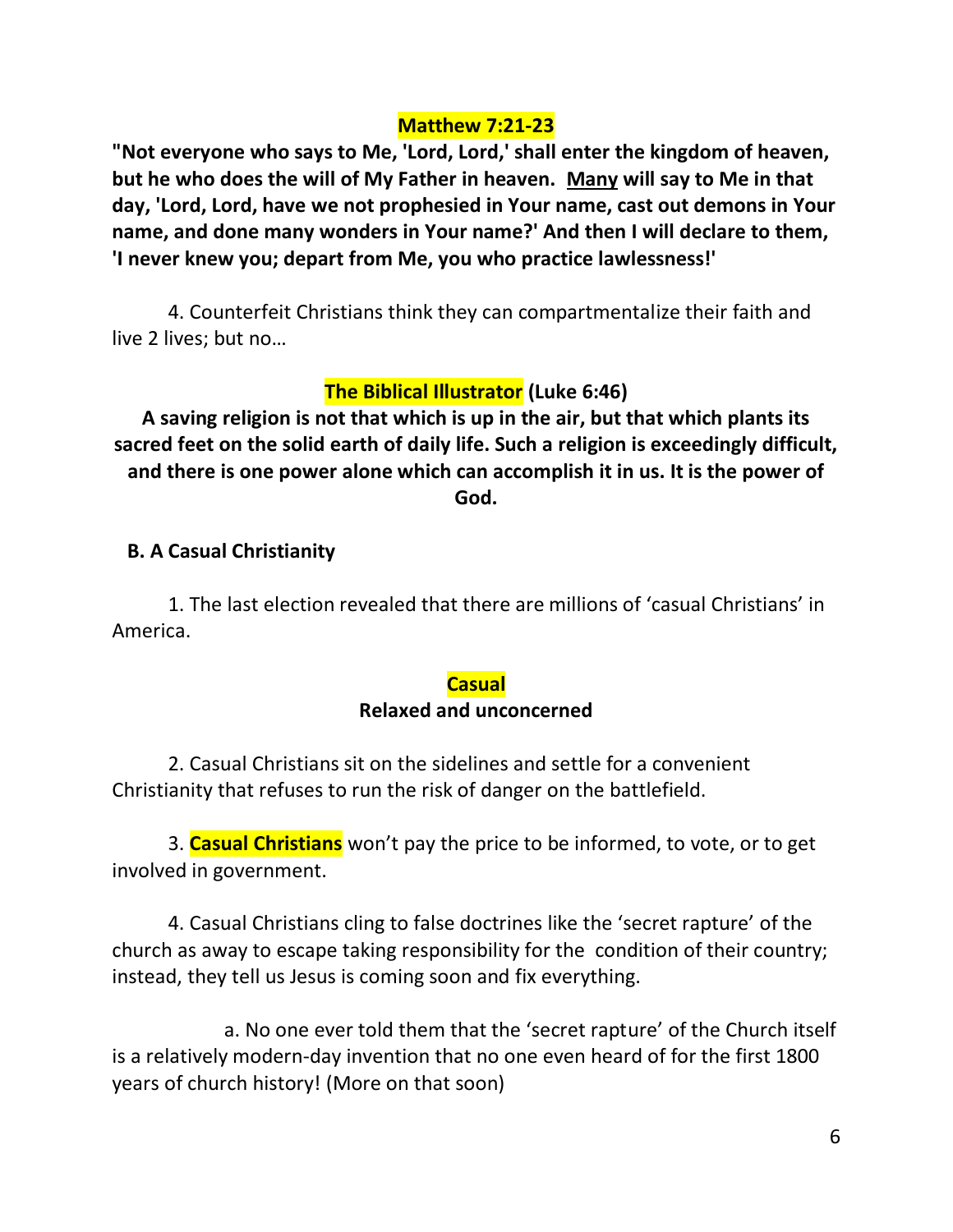5. Casual Christians are quite willing to surrendering their freedoms to secure a small sense of safety if they will submit to the mandates of the modern American Marxists who tell us they are our 'saviors'. They have the 3<sup>rd</sup> kind of problem…

# **C. Third Problem: Convenient Christianity is a Crossless Christianity**

1. Jesus carried His cross to die for our sins. knew the Father had a cross for Him to bear; disciples know Jesus has one for them as well…

### **Luke 14:25-27**

### **Now great multitudes went with Him.**

**And He turned and said to them, "If anyone comes to Me and does not hate his father and mother, wife and children, brothers and sisters, yes, and his own life also, he cannot be My disciple. And whoever does not bear his cross and come after Me cannot be My disciple.** 

2. Nothing seeker-sensitive here! Jesus requires us to prefer Him above father, mother, family, and even our own life! (Very inconvenient).

# **Walter Chantry**

# **Six times in the Gospels our Lord refers to His followers taking up a cross. It was one of His favorite illustrations of the principle of self-denial.**

3. Convenient Christianity sees the cross as a piece of jewelry; inconvenient Christianity sees the Cross for what it really is: an instrument of death. It is more than self-denial. It is the denial of self. That's uncomfortable. And Inconvenient.

# **Vasily Zhukovsky**

# **We all have our crosses to bear and we are constantly trying on different ones for a good fit.**

a. Jesus went to His Cross submitting like a lamb; we go to our Cross squealing like a pig.

**Erwin W. Lutzer**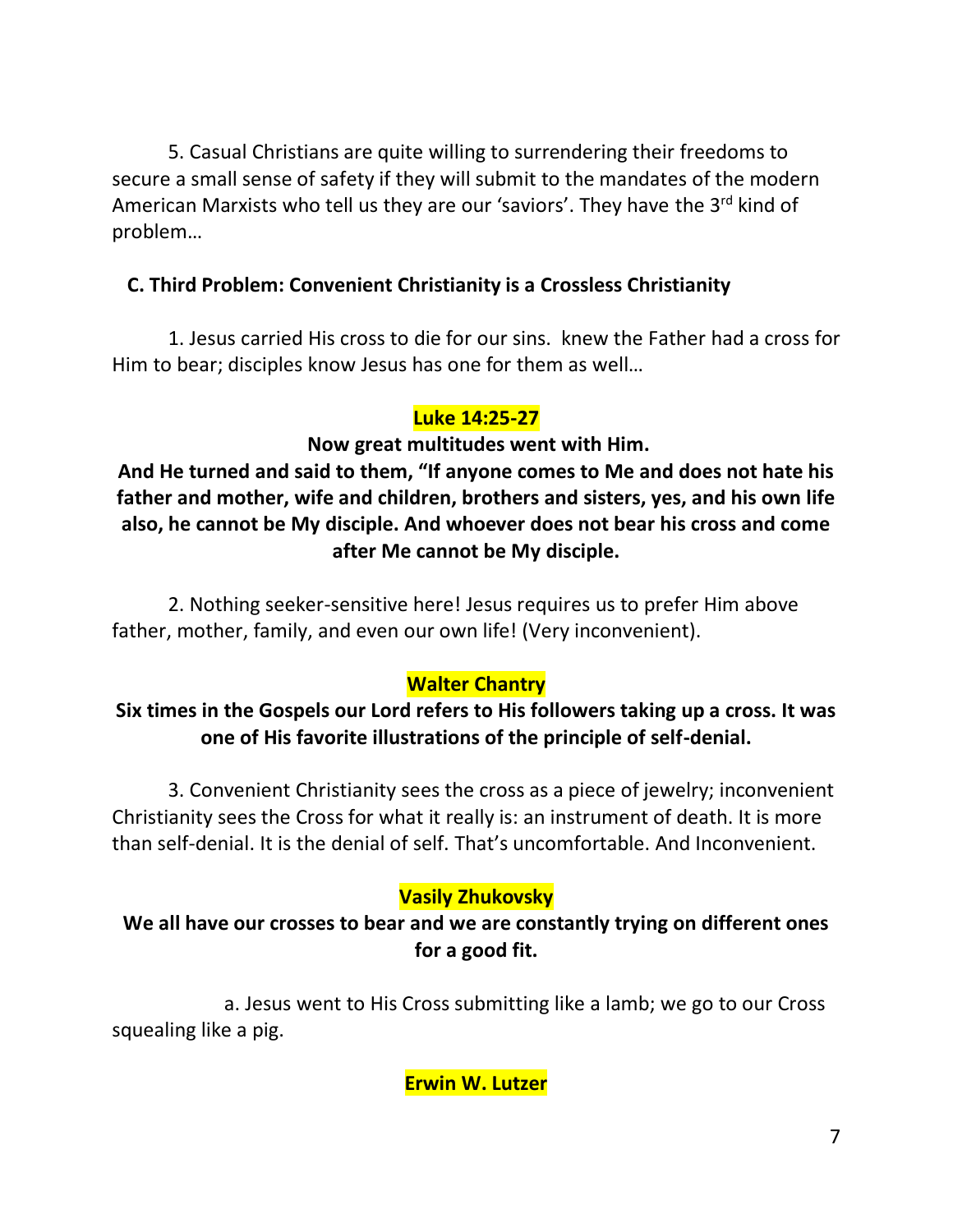### **We are all trying to find a lighter cross.**

4. There is nothing comfortable or convenient about the cross! It speaks of a death to our selfishness.

### **David Platt**

**"We are settling for a Christianity that revolves around catering to ourselves when the central message of Christianity is actually about abandoning ourselves."**

5. Christ requires us to carry our cross; but the new is not all bad!

# **Matthew 10:38-39**

**And he who does not take his cross and follow after Me is not worthy of Me. He who finds his life will lose it, and he who loses his life for My sake will find it.**

6. Evangelist Paul Washer had a word for Crossless Christians…

# **Paul Washer**

# **If following Jesus Christ doesn't cost you anything, it's because you have bought into the modern American version of Christianity.**

7. The modern American version of Christianity is 'Convenient Christianity' in all its forms…

> **3 Marks of Convenient Christianity Counterfeit Casual Crossless**

**III. Close**

 **A. Who Was Thomas Linacre?**

1. Thomas Linacre was appointed as the King's Physician to King Henry VIII England in the year 1509. He was also a Greek scholar, and in his 40's decided he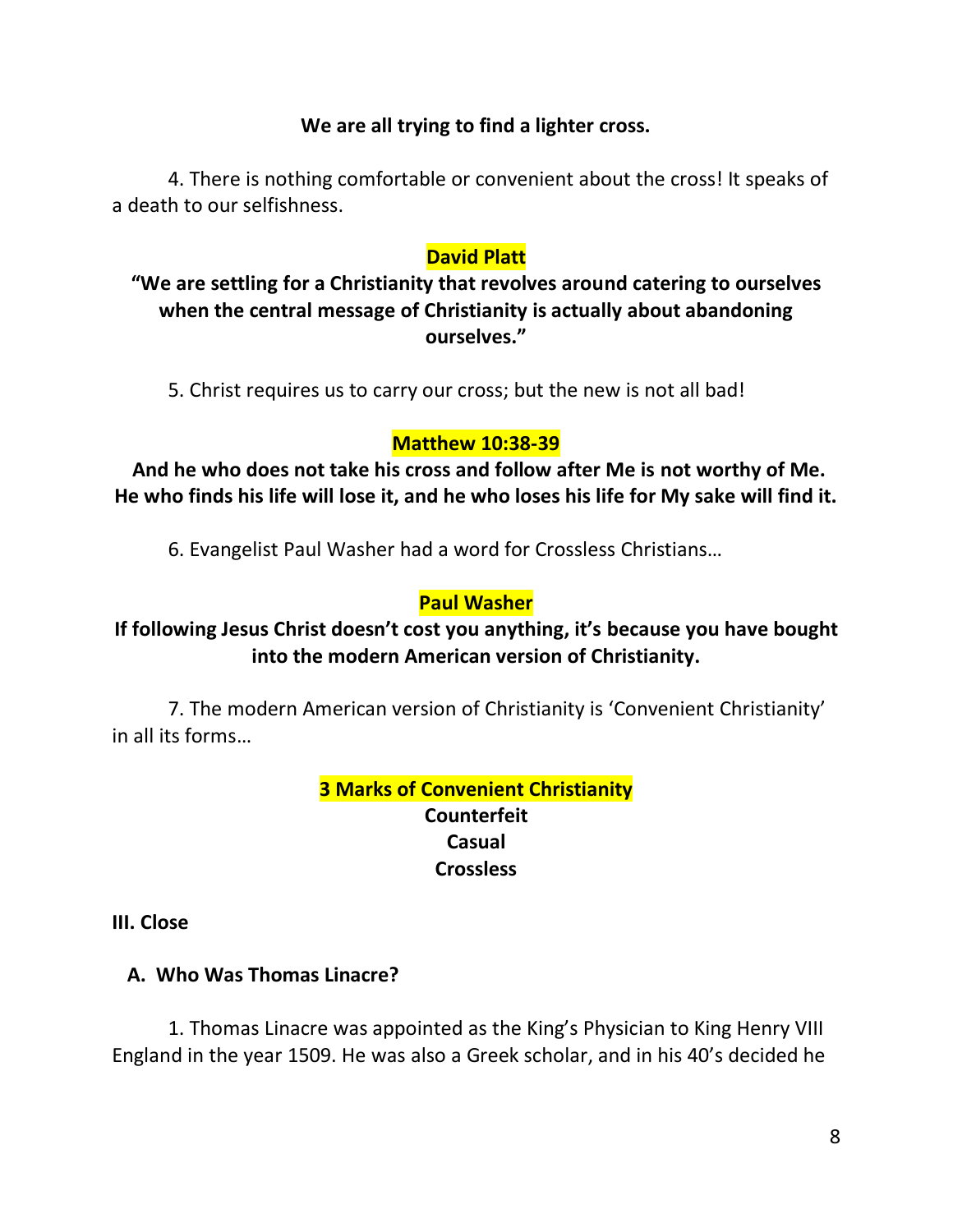would read and study the Gospels in the original language. He was stunned at what he read about the radical nature of Jesus requirements for His disciples…

- Take up your cross/Deny your self
- Lose your life for Christ's sake
- Keep His commandments

a. Linacre realized the Christianity Jesus preached looked nothing like what he observed in his church...and said:

# **Thomas Linacre**

#### **Either these are not the gospels, or we are not Christians.**

2. Testimony: As I have been preparing to preach the rest of this series I have been continually convicted at how far we have wandered away from the 'old paths' of the Christian faith.

3. I have been continually convicted at how we, especially we who are pastors and teachers, **have constructed a new kind of Christianity that accommodates a culture that is addicted to comfort and convenience.**

4. Now the Lord has allowed us to be exposed to political powers intending to take away our comfort and our convenience, I wonder…

a. Are we prepared for persecution?

b. Are we willing to suffer and sacrifice if need be?

5. Jeremiah's generation faced a similar situation; and God's words still work for our own day…

### **Jeremiah 6:16**

**This is what the Lord says;**

# **"Stop at the crossroads and look around. Ask for the old paths, the godly way, and walk in it. Travel its path and you will find rest for your souls."**

6. This is God's precious promise to us if we ask for the old paths and walk in them.